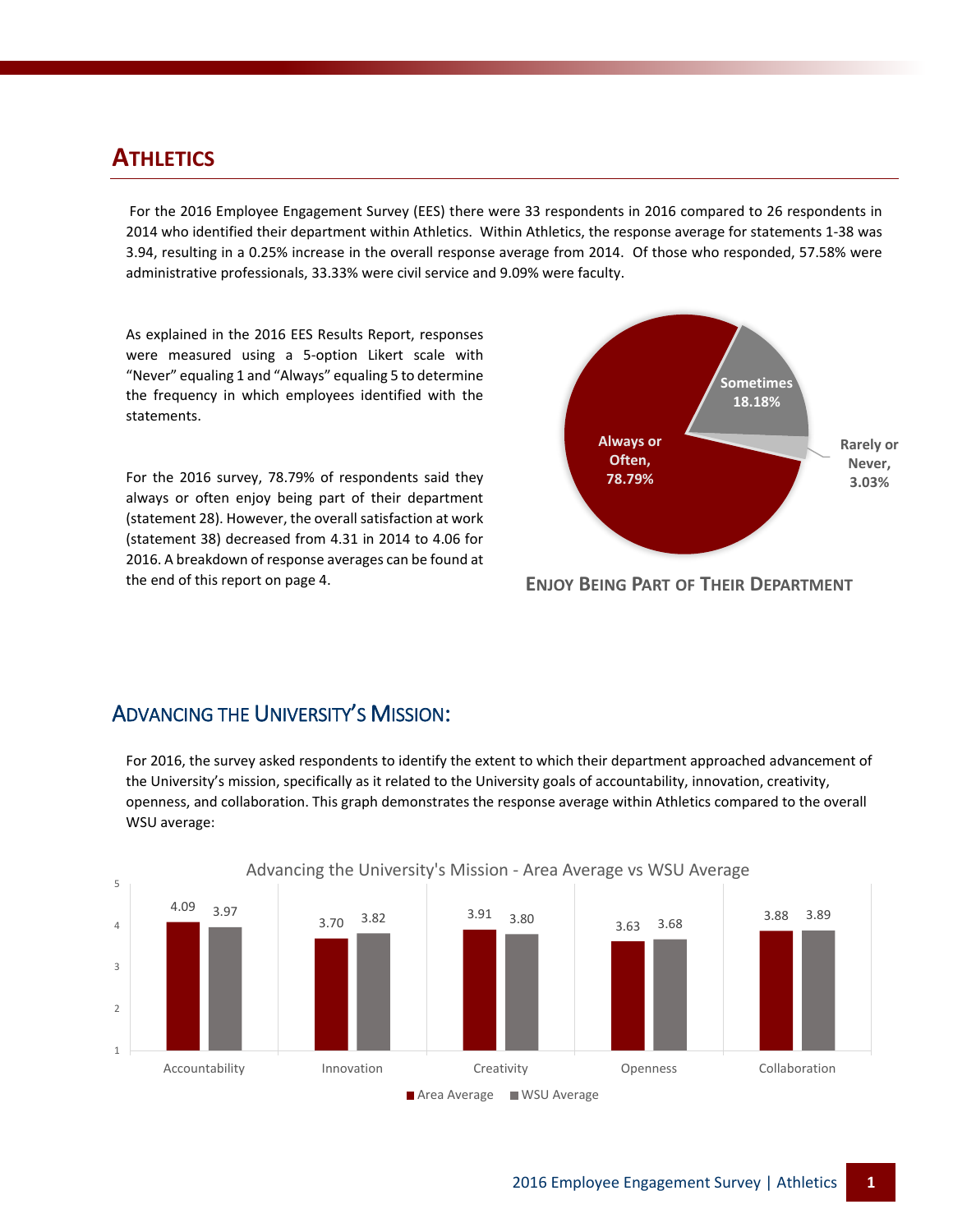### HIGHEST 2016 AREA RESPONSE AVERAGE:

| <b>Statements</b>                                            | Area<br>Average<br>2014                          | Area<br>Average<br>2016 | <b>WSU</b><br><b>Average</b><br>2016 |  |
|--------------------------------------------------------------|--------------------------------------------------|-------------------------|--------------------------------------|--|
| My supervisor treats me with dignity and respect.**          | $\sim$                                           | 4.64                    | 4.29                                 |  |
| I know what is expected of me at work.                       | 4.54                                             | 4.58                    | 4.37                                 |  |
| I enjoy being part of Washington State University.           | 4.46                                             | 4.42                    | 4.08                                 |  |
| I have the resources and training to do my job effectively.* | 4.12                                             | 4.42                    | 4.00                                 |  |
|                                                              | $*$ I Indated for $2016 \cdot **$ New for $2016$ |                         |                                      |  |

*\*Updated for 2016 ; \*\*New for 2016*

## LOWEST 2016 AREA RESPONSE AVERAGE:

| <b>Statements</b>                                                              | Area<br>Average<br>2014                         | Area<br>Average<br>2016 | <b>WSU</b><br><b>Average</b><br>2016 |
|--------------------------------------------------------------------------------|-------------------------------------------------|-------------------------|--------------------------------------|
| I feel appropriately compensated for my level of position.**                   | $\overline{\phantom{a}}$                        | 2.82                    | 3.17                                 |
| I receive clear information about changes being made within my college/area.   | 3.32                                            | 3.30                    | 3.29                                 |
| I receive clear information about changes being made within my department.     | 3.35                                            | 3.34                    | 3.43                                 |
| My supervisor encourages me to use the University resources available to me.** | ٠                                               | 3.34                    | 3.47                                 |
|                                                                                | $*$ Indated for $2016 \cdot * *$ New for $2016$ |                         |                                      |

*\*Updated for 2016 ; \*\*New for 2016*

# SIGNIFICANT AREA RESPONSE CHANGE (HIGHEST/LOWEST RESPONSE CHANGES):

| <b>Statements</b>                                                                                                  | Area<br>Average<br>2014           | Area<br>Average<br>2016 | Change  |
|--------------------------------------------------------------------------------------------------------------------|-----------------------------------|-------------------------|---------|
| My supervisor values me and the work I do.                                                                         | 3.92                              | 4.30                    | $+0.38$ |
| My supervisor gives me ongoing feedback to help me improve my performance.*                                        | 3.36                              | 3.67                    | $+0.31$ |
| I have the resources and training to do my job effectively.*                                                       | 4.12                              | 4.42                    | $+0.30$ |
| Those around me are committed to doing quality work.                                                               | 4.27                              | 3.97                    | $-0.30$ |
| I am encouraged to improve work processes to benefit students and other<br>University constituents or colleagues.* | 3.96                              | 3.65                    | $-0.31$ |
| Clear reporting structures are established within my department.                                                   | 4.28                              | 3.82                    | $-0.46$ |
|                                                                                                                    | *Updated for 2016; **New for 2016 |                         |         |

### UNIVERSITY RESOURCES:

Based on feedback, the 2016 survey added additional statements regarding workplace concerns and employee awareness of WSU resources, specifically those resources related to Workplace Violence, Bullying, State Ethics, Discrimination, Sexual Harassment and Sexual Misconduct. This graph demonstrates the percentage of employees who identified awareness of the following University policies within Athletics:

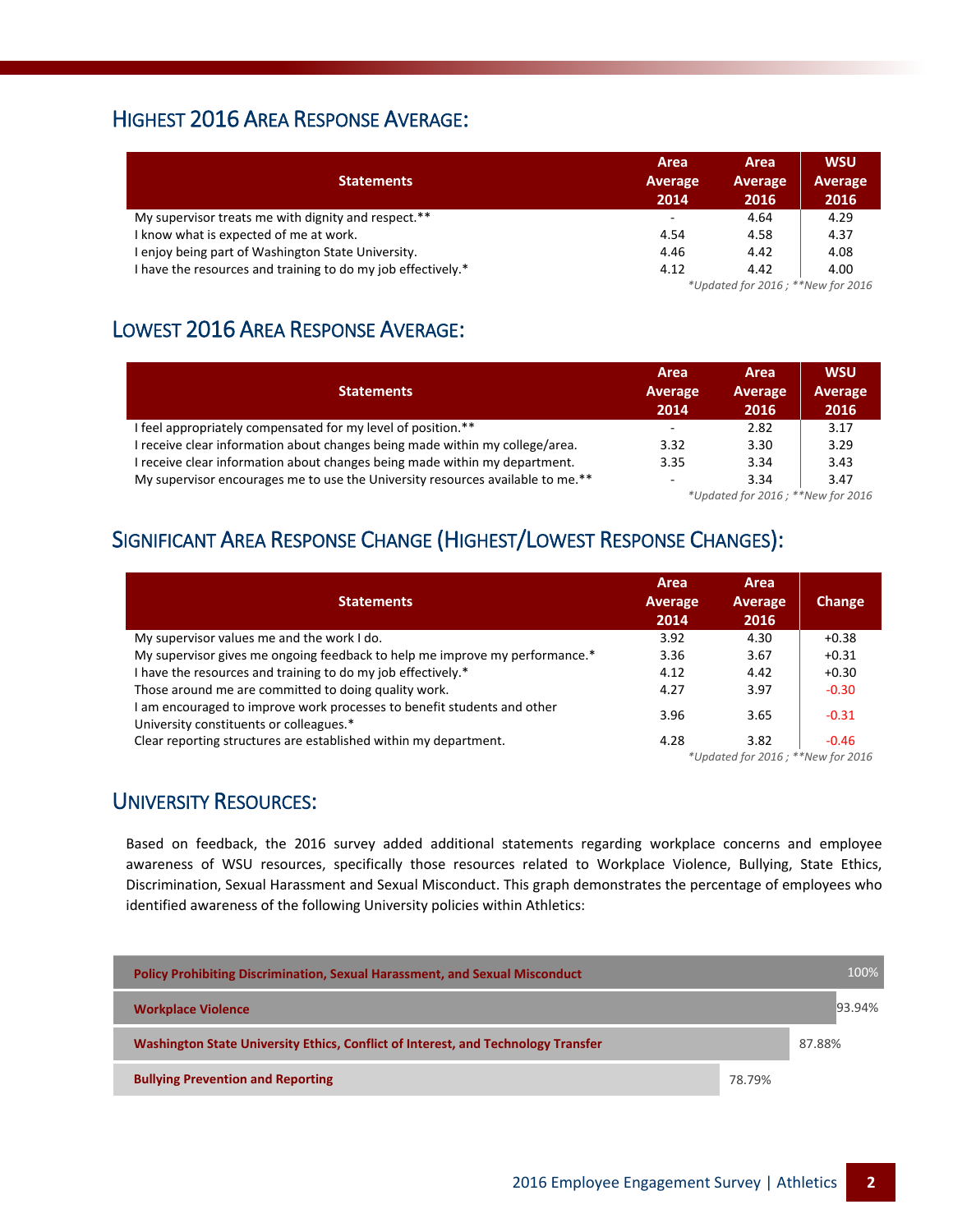### EMPLOYEE FEEDBACK:

At the end of the survey, employees were given the opportunity to provide feedback regarding subjects not addressed in the survey. The following feedback, specifically related to employee perceptions of the workplace, was provided by respondents who identified themselves within Athletics:

- Concerns regarding financial responsibility
- Concerns regarding unethical recruitment practices, including nepotism
- Employees should be allowed to work as much as they would like
- Inconsistent and unfair treatment of employees
- More in-depth new employee orientation is needed
- Workplace climate concerns, specifically regarding discrimination

### **ACTION ITEMS:**

In reviewing the data for those respondents who identified themselves within a unit reporting through Athletics, initiatives to improve employee engagement and perceptions of the workplace may include, but are not limited to:

- Evaluate how input is solicited and taken into consideration
- Evaluate work climate and encourage employees to communicate concerns
- Identify positions with inappropriate compensation
- Improve the area's approach to the University's mission of openness and innovation
- Improve communication efforts regarding changes at the department and area levels
- Improve communication efforts regarding department reporting structures
- Improve communication regarding the WSU policies concerning Bullying Prevention and Reporting, and provide employees with resources as appropriate
- Provide employees with on-going feedback and recognition
- Provide employees with resources as appropriate and encourage the use of University resources